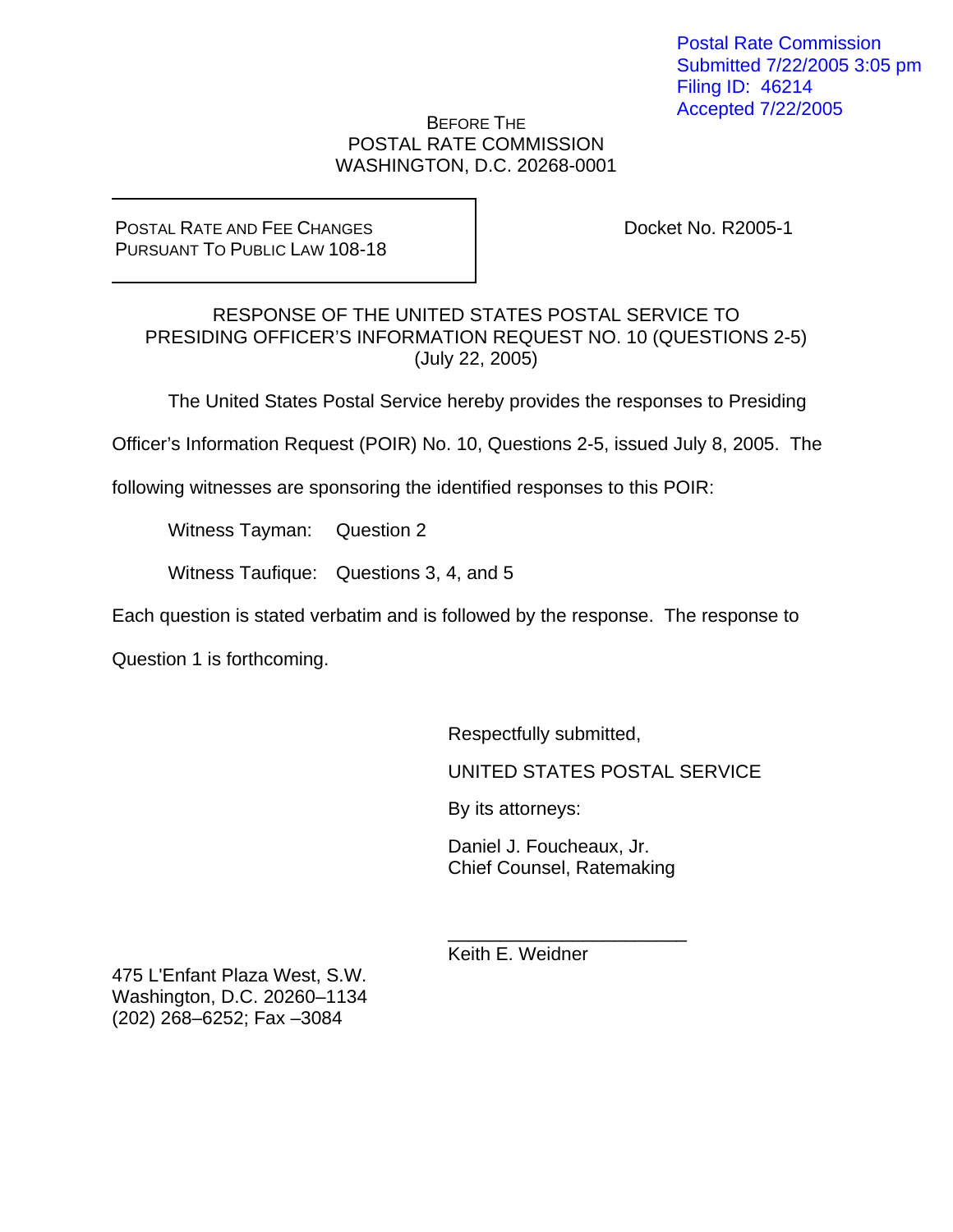**2.** During Witness Tayman's oral cross-examination, he noted that the Escrow Requirement of \$3.081 billion will not be disbursed to the Treasury but will be held by the Postal Service as an asset on the balance sheet. Tr. 2/237 at 17-24. This can be seen in the cash flow statements provided in LR-K-50 as an increase in cash and cash equivalents for FY 2006. See the electronic file from USPS LR-K-50, filename IntIncExp\_R05\_corrected at worksheet "Cash Flow", line 47.

Witness Tayman also states that "…in the aspects of financial reporting, a company usually can't pay itself an expense and record it as an expense on their income statement." So, he states that there will be a "unique situation" in regards to how the escrow requirement will be reported on the Postal Service's monthly and annual financial statements for FY 2006. Tr. 2/238 at 1-4.

- a. Do you agree that a depreciation expense, while based on a tangible value of a balance sheet asset, is an expense on the income statement in which a company is paying itself and recording it on the income statement? Do you agree that this generates a cash flow from a stream of revenues that will eventually enable the company to replace that asset in the future? If you don't agree, please explain the reasons for your disagreement.
- b. If you do agree, generally, why would not the escrow requirement be considered in the same vein, especially since the Postal Service is mandated by law to recognize the escrow as an operating expense.

# **RESPONSE:**

a. No. There is no valid comparison between depreciation expense and the PL

108-18 escrow expense. Assets that the Postal Service uses to provide services are purchased from third parties. Since accounting principles require expenses be matched to the extent possible with revenues, assets with useful lives over one year are capitalized and expensed as depreciation. Therefore, depreciation of an asset represents the recovery of the original purchase amount and has no relationship to generating funds for the purchase of replacement assets.

The PL 108-18 escrow expense is not comparable to depreciation expense. Unlike depreciation, the escrow amount is defined by PL 108-18 as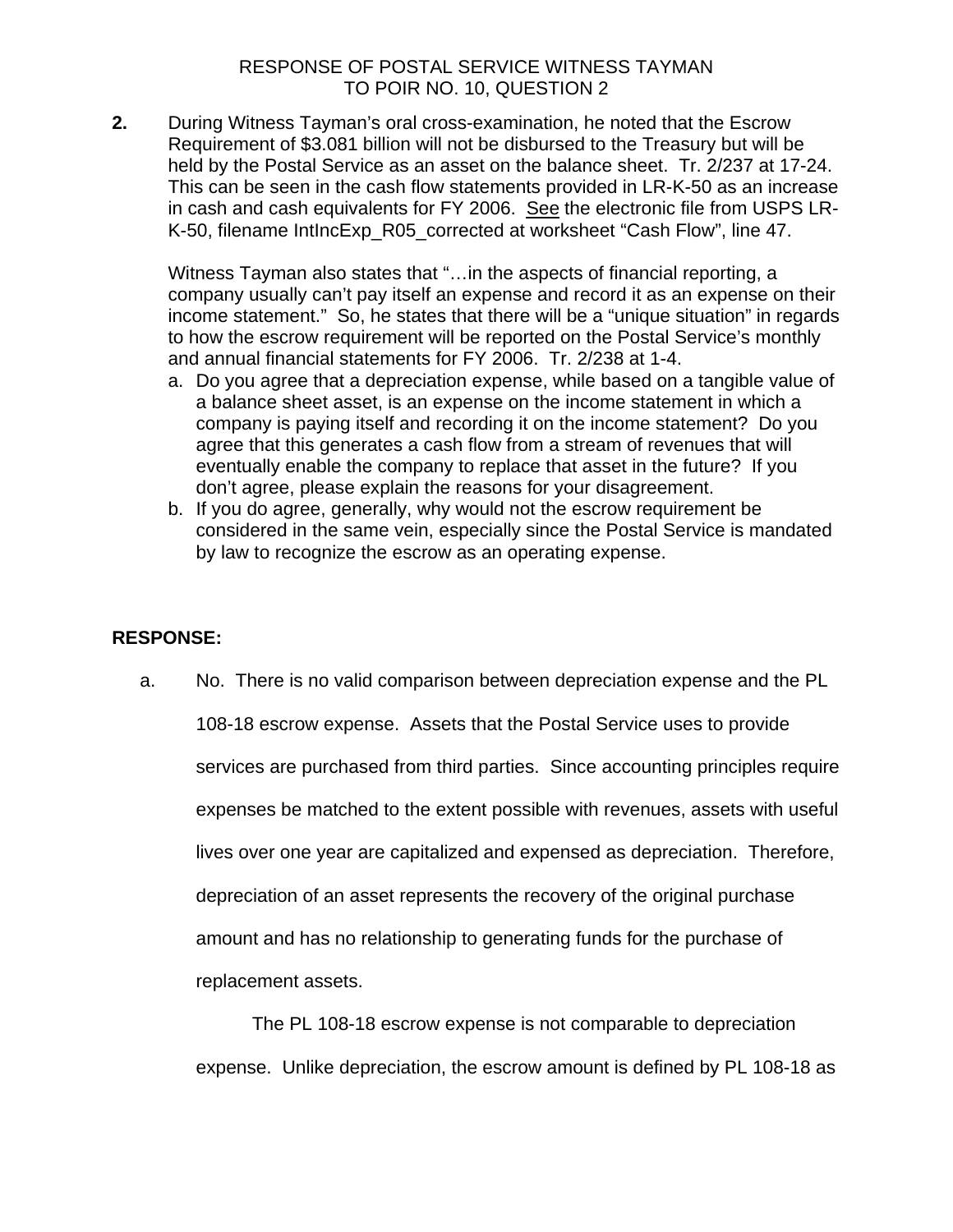# **Response to POIR No. 10, Question 2 Continued**

an annual operating expense that increases based on the arbitrary definition of "savings" (see USPS-T-6, pages 11-12). The escrow expense does not result from the purchase of a good or service that will benefit either current or future periods and involves no outlay of funds to a third party. Rather, the PL 108-18 escrow is the amount of cash that the Postal Service must generate annually from operations and restrict for uses to be determined by the Congress at some future date. Accordingly, it will be reported on the balance sheet of the Postal Service as "restricted cash" and will not be reflected through the statement of operations until Congress determines its use.

b. Not applicable.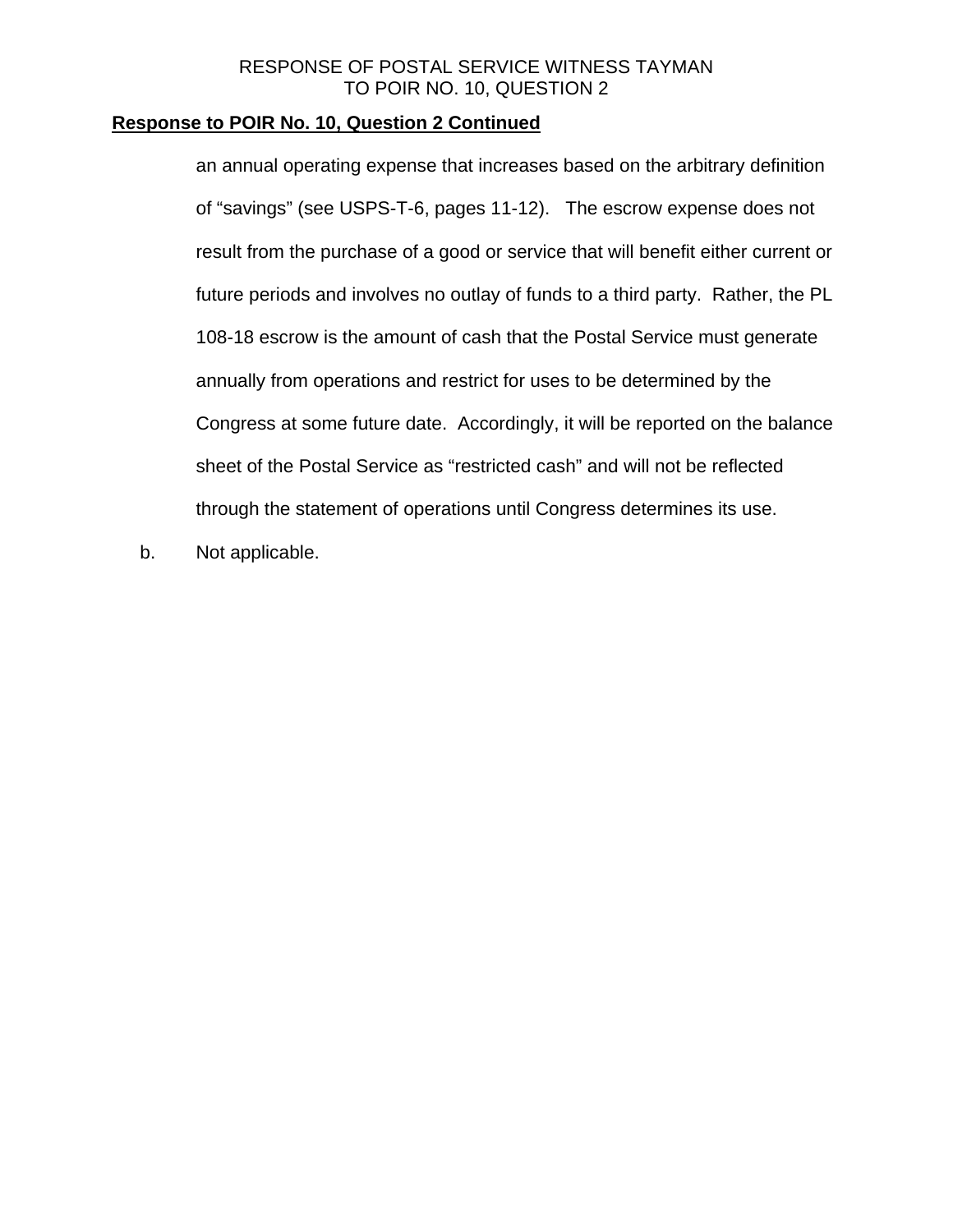**3.** Please refer to USPS-LR-K-77, FY 2004 Billing Determinants. On Page L-2, it shows "Pieces for First-Class QBRM with Quarterly" at 161,404,598 and "First-Class QBRM without Quarterly" at 224,243,133. This sums to a total of 385,647,731. Now refer to pages A-1 and A-5. On page A-1 it shows QBRM Pieces at 340,003,000 for "First Ounce." On Page A-5 it shows "QBRM Post Cards" at 41,775,000. This gives a sum of 381,778,000. Please reconcile the difference between the total calculated from L-2 (385,647,731) and the total calculated from A-1 and A-5 (381,778,000.)

# **RESPONSE:**

It is my understanding that in the ODIS-RPW system, adjustments due to influential

tests are carried out separately by RPW Report summary category. Summary

categories include the major mail classes such as First-Class Mail, as well as Special

Services such as Business Reply Mail. The independent adjustment of "parent" mail

class records and their associated "special service" records may create slight

discrepancies in estimates when analyzing the RPW extract file. The adjustment

process for influential tests is discussed by witness Pafford (USPS-T-4) in USPS-LR-K-

14.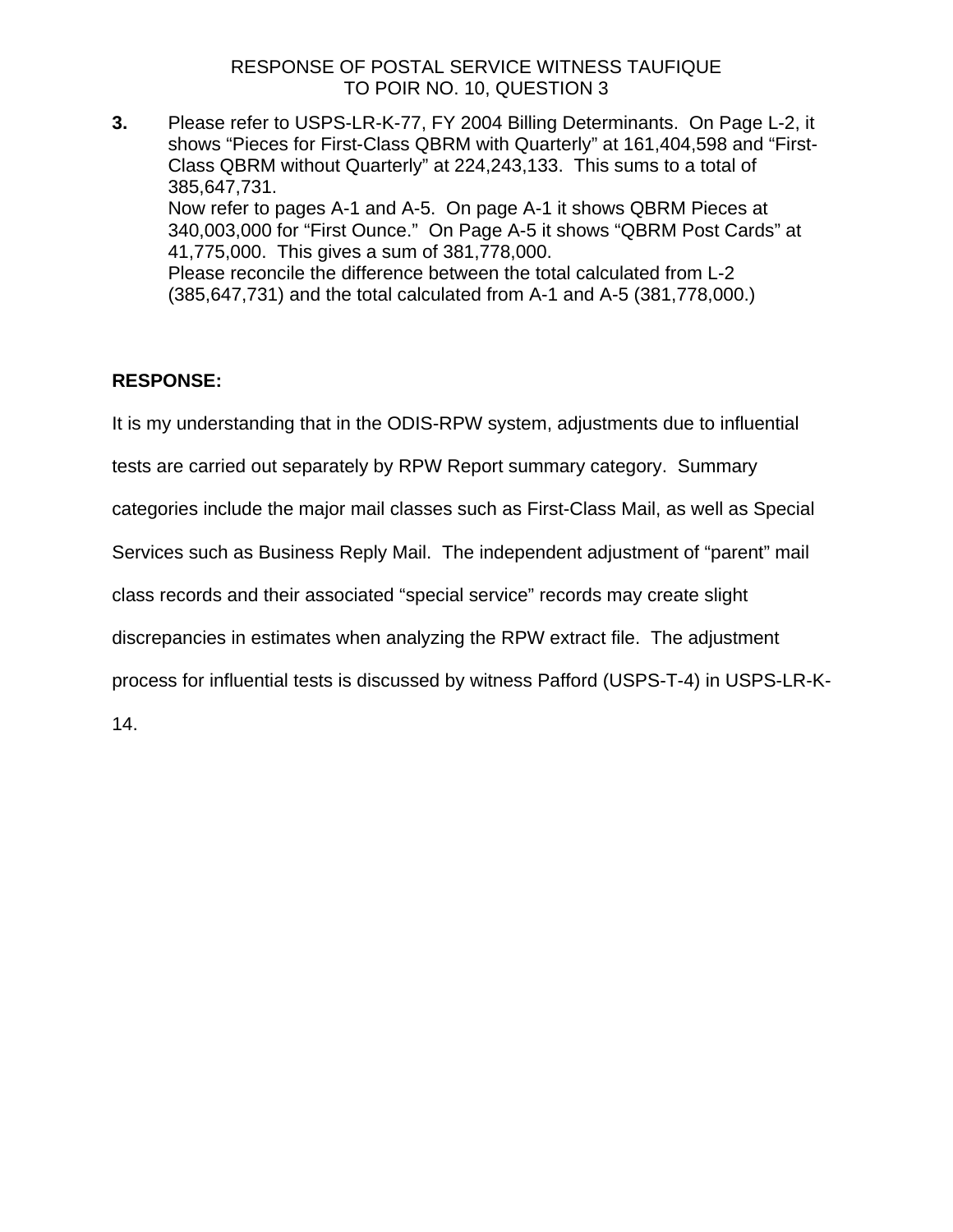**4.** Please refer to USPS-LR-K-115, workbook USPS-T-28C spreadsheets, sheet "SS-9 Business Reply Mail." On that sheet, please refer to cells C1 and C2, which show the proportion figures for "new" and "old." Please confirm that that this represents the same issue that was addressed in the response to POIR No. 8, question 12, about "SS-26 Permit Imprint Per," which stated, "The old fee and new fee references are to FY 2002, when there were two fees charged for the service, but these references should not have been in this work paper." Also, please make any necessary corrections.

# **RESPONSE:**

Confirmed. The following corrections to the worksheet have been identified:

Transactions, FY 2004:

Accounting Fee of 93,791 should be changed to 77,135. Nonletter-Size Monthly Fee of 40 should be changed to 33. Permit Fee of 168,021 should be changed to 144,602.

**Transactions, Test Year Before Rates:** 

Accounting Fee of 92,781 should be changed to 76,304. Nonletter-Size Monthly Fee of 40 should be changed to 33. Permit Fee of 166,211 should be changed to 143,044.

**Transactions, Test Year After Rates:** 

Accounting Fee of 91,735 should be changed to 75,443. Nonletter-Size Monthly Fee of 39 should be changed to 33. Permit Fee of 164,337 should be changed to 141,431.

Since these figures are not included in the transactions totals, no changes are needed

for the transactions in the Advance Total or Grand Total lines.

Revenues, Before Rates Volume, Current Fee:

Accounting Fee of 44,071,023 should be changed to 36,244,345. Nonletter-Size Monthly Fee of 357,075 should be changed to 296,957. Permit Fee of 24,931,684 should be changed to 21,456,641. Advance Total of 125,854,989 should be changed to 114,293,150. Grand Total of 220,492,148 should be changed to 209,130,310.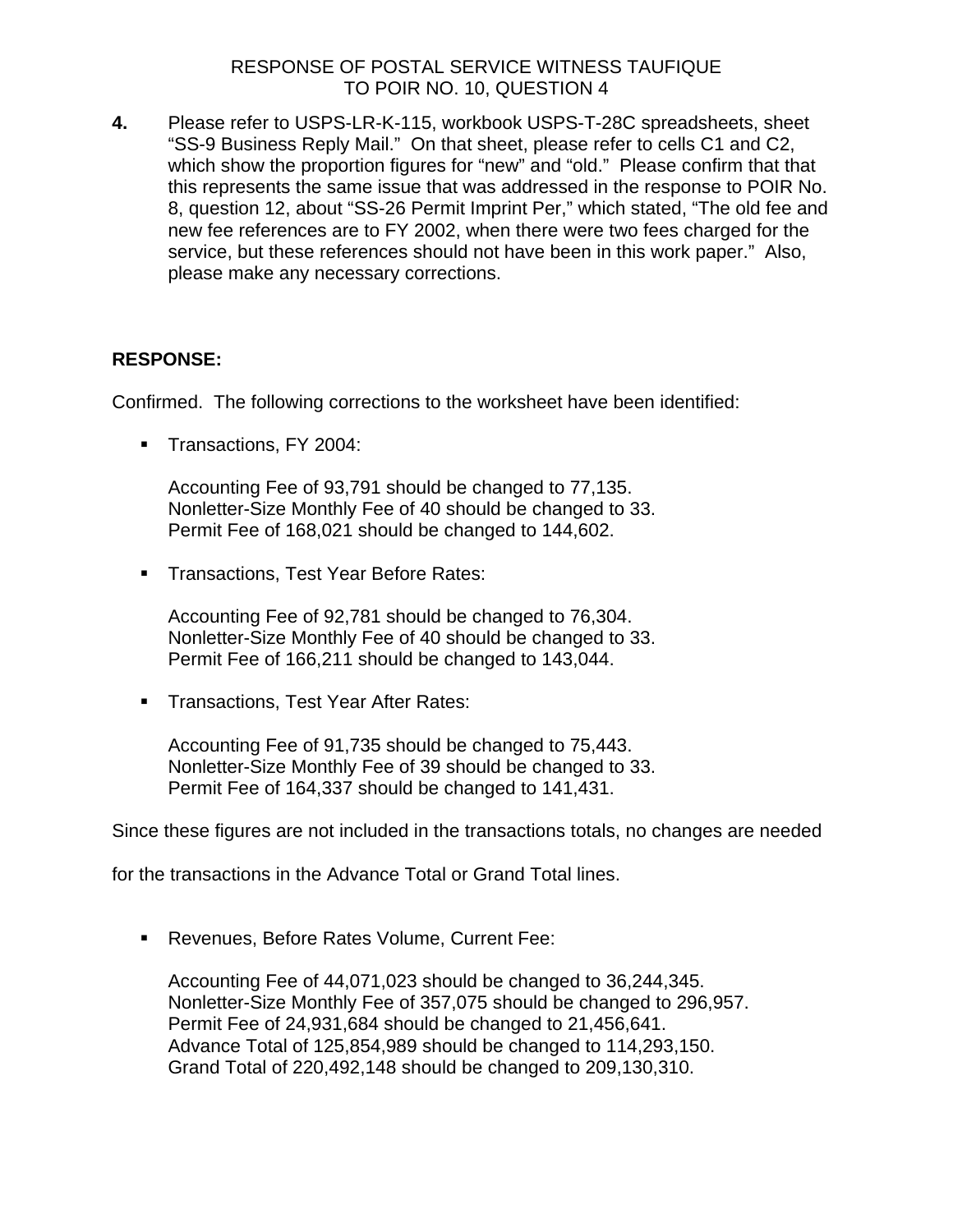# **Response to POIR No. 10, Question 4 Continued**

Revenues, After Rates Volume, Proposed Fee:

Accounting Fee of 45,867,359 should be changed to 37,721,666. Nonletter-Size Monthly Fee of 371,877 should be changed to 309,267. Permit Fee of 26,293,873 should be changed to 22,628,964. Advance Total of 132,000,488 should be changed to 120,127,277. Grand Total of 233,584,134 should be changed to 221,710,923.